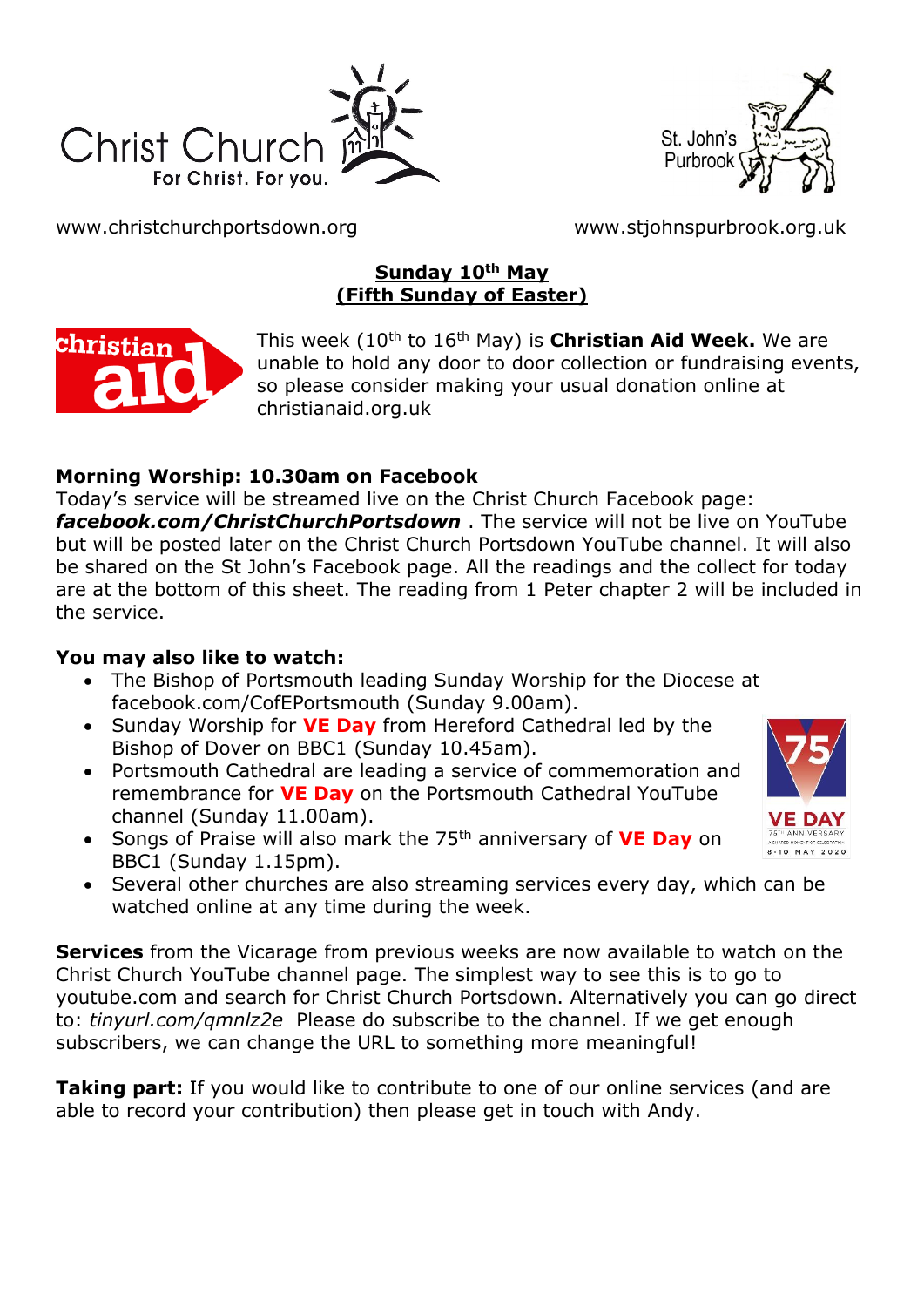### **DAILY HOPE PHONE LINE**

The Church of England has launched a new free phone line of hymns, reflections and prayers. This is especially for those unable to watch services online and includes the option to listen to the most recent national CofE service. This is all available 24 hours a day at no charge on:



# 0800 804 8044

### **GIVING**

Both of our churches are experiencing reduced income from cancelled hall bookings and the lack of collections at services. If you usually give in the plate (cash or envelopes), please do consider switching to Direct Debit or online payment.

The best way to do this is via the Parish Giving Scheme, which can now be done online or by telephone

You can register online at **register.parishgiving.org.uk**

**NEW:** You can register by calling **0333 002 1271**

To register you will need the following details:

For Christ Church: Parish: Portsdown Christ Church Diocese: Portsmouth PGS Parish Code: 290629068

For St John's: Parish: St John the Baptist Village: Purbrook Diocese: Portsmouth PGS Parish Code: 290629070

You will also need your own bank details.

### **CHURCH OFFICE**

The church office is closed. Emma is working from home, so please note her number below if you wish to speak to her.

| <b>CONTACTS</b>      |                                                                                                 |
|----------------------|-------------------------------------------------------------------------------------------------|
| <b>Vicar</b>         | Revd Andy Wilson (day off Monday)<br>vicar@christchurchportsdown.org<br>purbrookvicar@gmail.com |
| <b>Associate</b>     | <b>Revd Laura Cameron</b>                                                                       |
| <b>Minister</b>      | revdlauracameron@gmail.com                                                                      |
| <b>Reader CCP</b>    | <b>Sandra Morgan</b>                                                                            |
| (Lay Minister)       | sandramorgan02@gmail.com                                                                        |
| <b>Churchwarden</b>  | <b>Bill Jeffery</b>                                                                             |
| <b>SJP</b>           | purbrookchurch@gmail.com                                                                        |
| Churchwarden         | <b>Stephen Anderson</b>                                                                         |
| <b>CCP</b>           | stephen.anderson@christchurchportsdown.org                                                      |
| <b>Administrator</b> | <b>Emma Evans</b>                                                                               |
|                      | parish.office@christchurchportsdown.org                                                         |
| <b>Hall Manager</b>  | Jacqui Wilson                                                                                   |
| <b>CCP</b>           | hall.manager@christchurchportsdown.org                                                          |
| Website              | <b>Matt Doe</b>                                                                                 |
|                      | webmaster@christchurchportsdown.org                                                             |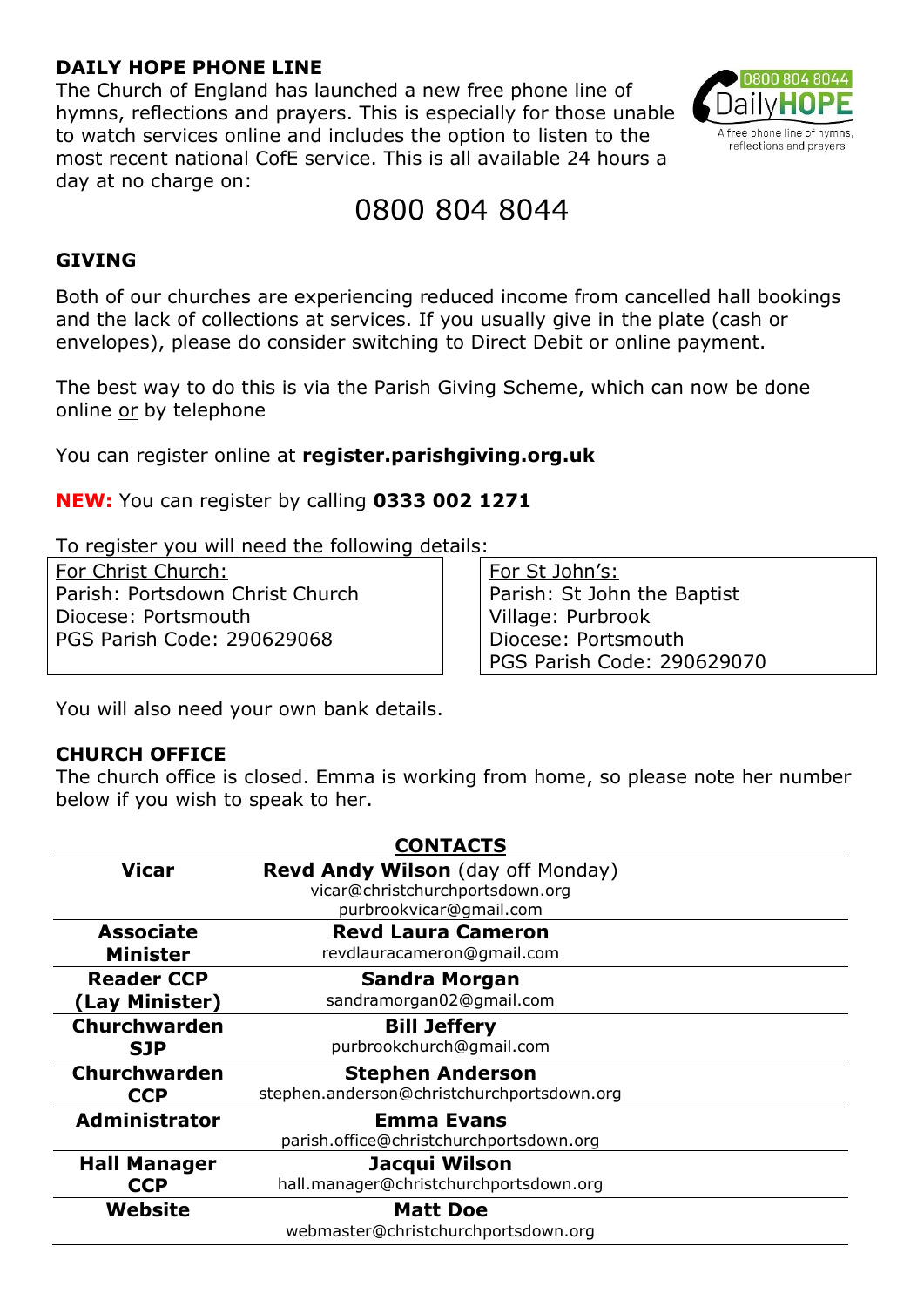# **Sunday 10 May 2020**

5th Sunday of Easter

# **Collect**

Risen Christ, your wounds declare your love for the world and the wonder of your risen life: give us compassion and courage to risk ourselves for those we serve, to the glory of God the Father.

### **Amen.**

### **OLD TESTAMENT: Genesis 8:1–19**

<sup>8</sup> But God remembered Noah and all the wild animals and all the domestic animals that were with him in the ark. And God made a wind blow over the earth, and the waters subsided;  $2$  the fountains of the deep and the windows of the heavens were closed, the rain from the heavens was restrained,  $3$  and the waters gradually receded from the earth. At the end of one hundred and fifty days the waters had abated; <sup>4</sup> and in the seventh month, on the seventeenth day of the month, the ark came to rest on the mountains of Ararat. <sup>5</sup> The waters continued to abate until the tenth month; in the tenth month, on the first day of the month, the tops of the mountains appeared.  $6$  At the end of forty days Noah opened the window of the ark that he had made  $<sup>7</sup>$  and sent out</sup> the raven; and it went to and fro until the waters were dried up from the earth. <sup>8</sup> Then he sent out the dove from him, to see if the waters had subsided from the face of the ground;  $9$  but the dove found no place to set its foot, and it returned to him to the ark, for the waters were still on the face of the whole earth. So he put out his hand and took it and brought it into the ark with him.  $10$  He waited another seven days, and again he sent out the dove from the ark;  $11$  and the dove came back to him in the evening, and there in its beak was a freshly plucked olive leaf; so Noah knew that the waters had subsided from the earth. <sup>12</sup> Then he waited another seven days and sent out the dove; and it did not return to him anymore.  $^{13}$  In the six hundred and first year, in the first month, on the first day of the month, the waters were dried up from the earth; and Noah removed the covering of the ark, and looked, and saw that the face of the ground was drying.  $14$  In the second month, on the twenty-seventh day of the month, the earth was dry. <sup>15</sup> Then God said to Noah, <sup>16</sup> 'Go out of the ark, you and your wife, and your sons and your sons' wives with you.  $^{17}$  Bring out with you every living thing that is with you of all flesh—birds and animals and every creeping thing that creeps on the earth—so that they may abound on the earth, and be fruitful and multiply on the earth.'  $^{18}$  So Noah went out with his sons and his wife and his sons' wives.  $19$  And every animal, every creeping thing, and every bird, everything that moves on the earth, went out of the ark by families.

### **Psalm 31:1–5, 15–16**

<sup>1</sup> In you, O Lord, have I taken refuge; let me never be put to shame; deliver me in your righteousness.  $2$  Incline your ear to me; make haste to deliver me.  $3$  Be my strong rock, a fortress to save me, for you are my rock and my stronghold; guide me and lead me for your name's sake.  $4$  Take me out of the net that they have laid secretly for me, for you are my strength. <sup>5</sup> Into your